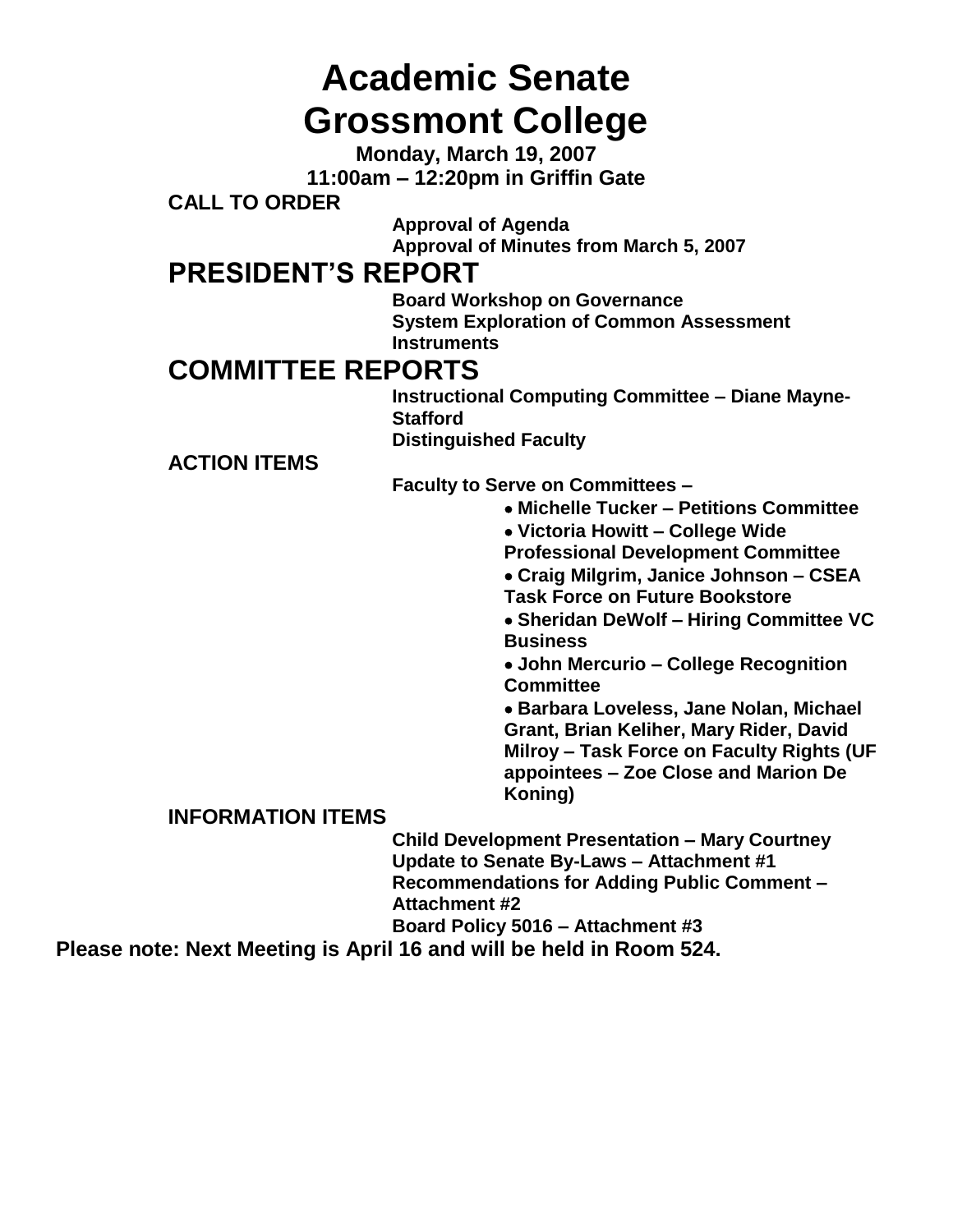## **Academic Senate Grossmont College Minutes of the Meeting – March 5, 2007**

**PRESENT:** Beth Smith (President); Bonnie Schmiege (Vice President); Jennifer Carmean (Senate Officer at Large); Victoria Howitt (Senate Officer at Large); Tina Young (Administration of Justice); Jennifer Carmean (ASL); (Art); Israel Cardona, Gregg Robinson (Behavioral Sciences); Michael Golden, Michelle Perchez (Biological Sciences); Evan Enowitz (Business Administration); Linda Snider, Mark Pressnall (Business Office Technology); Rick Kirby, Don Ridgway (Cardiovascular Technology); Tom Olmstead, Jeff Lehman (Chemistry); Mary Courtney, Amy Obegi (Child Development); Joel Castellaw, Sheri Guseman (Communication); (Computer Science); Mary Rider, Jorge DeSaracho for James Canady, Debbie Lim (Counseling); (Culinary Arts); Jane Nolan, Scott Barr (Disabled Student Services); David Mullen (Dance); Chris Hill, Judd Curran (Earth Sciences); Gary Phillips, Tony Ding, Micah Jendian, Adelle Schmitt (English); Barbara Loveless (ESL); Sylvia Montejano, Pearl Lopez (EOPS); Jim Symington, Laura Burger, Karen Caires (Exercise Science and Wellness); Paul Vincent (Foreign Language); (History); Priscilla Rogers (International Business); Pat Morrison (Library); Peg Hovde, Corey Manchester, Shirley Pereira, Jeff Waller (Math); Evan Wirig (Media Communications); (Music); (Nursing); (Occupational Therapy); David Milroy, Raul Sandelin (PartTime Representatives); Bill Hoaglin (Philosophy, Humanities & Religious Studies); Ross Cohen (Physics, Astronomy, & Physical Sciences); Robert Gordon, Brian Jennings (Political Economy); Lorenda Seibold-Phalan (Respiratory Therapy); Craig Everett (Theatre Arts).

**ABSENT:** (President); (Vice President); (Senate Officer at Large); (Senate Officer at Large); P.J.Ortmeier, Lance Parr (Administration of Justice); (ASL); Jim Wilsterman, Suda House, Paul Turounet (Art); Teresa Jacob (Behavioral Sciences); Virginia Dudley (Biological Sciences); Judith Zander, Nate Scharff (Business Administration); (Business Office Technology); (Cardiovascular Technology); (Chemistry); (Child Development); (Communication); Diane Mayne-Stafford, Janet Gelb (Computer Science); Tom Gamboa, James Foran (Cross Cultural Studies); (Counseling); Joe Orate, James Foran (Culinary Arts); (Dance); (Disabled Student Services); (Earth Sciences); Joan Ahrens, Julie Cardenas (English); Pat Bennett, Nancy Herzfeld-Pipkin (ESL); (EOPS);, Larry Larsen (Exercise Science and Wellness); (Foreign Language); Sue Gonda, Devon Atchison (History); (International Business); (LRC); Jenny Vanden Eynden, (Math); William Snead (Media Communications); Steve Baker, Fred Benedetti, Derek Cannon (Music); Tom Oertel (Nursing); Christine Vicino (Occupational Therapy); (PartTime Representatives); Zoe Close (Philosophy, Humanities & Religious Studies); (Physics, Astronomy, & Physical Sciences);(Political Economy); (Respiratory Therapy); Beth Duggan (Theatre Arts).

**GUESTS**: Carri Fierro – Public Guest

Lee Johnson – Adjunct Faculty, Math

Chuck Passentino – Faculty, ESL

Alan Renga – Adjunct Faculty, History

Pamela Wright – District, Institutional Research Planner

**RECORDER**: Jennifer Carmean, Victoria Howitt, and Tasa Campos by means of tape recorder and other's notes. **I. CALL TO ORDER**

Beth noted Bonnie Schmiege would give an announcement on Distinguished Faculty sometime during the meeting.

## **A. Approval of Agenda**

A motion was made to approve the day's agenda.

M/S/U Olmstead/Kirby

## **Approval of Minutes from February 5, 2007**

A motion was made to approve the February 5, 2007 meeting minutes.

M/S/U Montejano/Wirig

#### **II. PRESIDENT'S REPORT**

## **Introduction of Tina Pitt & Francis Steindorf**

Beth welcomed and introduced the newly hired Assistant Dean of EOPs, Francis Steindorf and Interim, Vice President Academic Affairs, Tina Pitt. They both thanked the Senate for having them and to feel free to meet with them if there were any questions.

#### **Part Time Faculty Issues Committee – Attachment #1**

Beth reviewed attachment #1 copy of Council/Committee Request Form for the Part Time Faculty Issues Committee. She noted two additions were made to the composition in the fall. A student and an Instructional Dean were included. Each year changes can be made to the composition.

**Spring 2007 Election**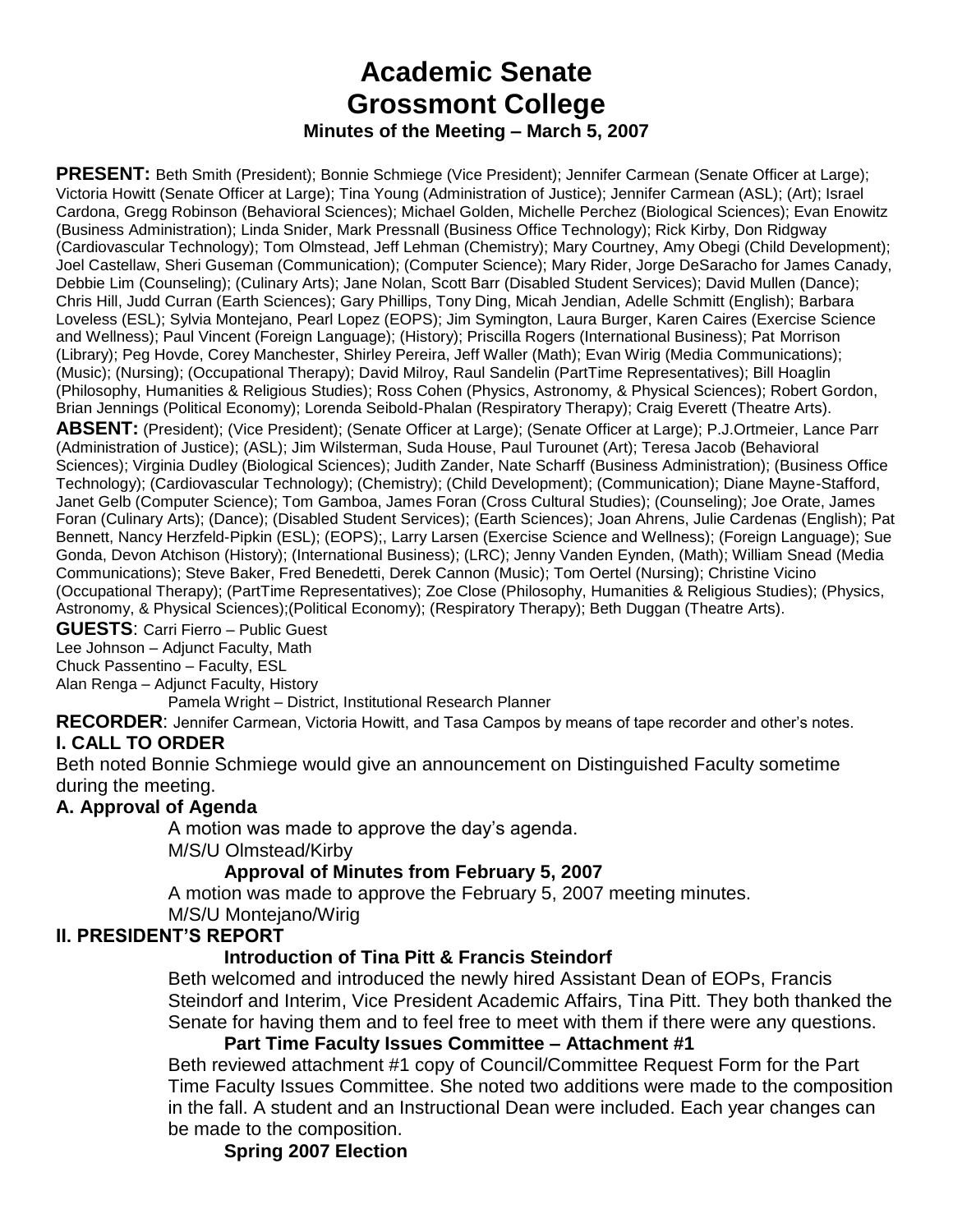Beth reviewed the election process and explained why the Part Time Faculty (contested) Section of the election was invalidated. She noted the part time faculty candidates were in attendance. Beth reviewed the information in the February 5, 2007 Academic Senate meeting minutes and members of the election. The election timeline for senate elections in 2000 was referenced. Discussion included appropriate campaigning, past practice, specification of the and availability of the election rules, timeliness, and other issues. All candidates were invited to comment on the events preceding nullification of the election.

Scott Barr made a three part motion 1) Wants people to be informed that Raul and David did not violate protocol and that they acted in good faith, 2) Conduct a new election, and 3) Develop an improved protocol for future elections.

A friendly amendment changed the first portion to read "all individuals acted in good faith".

Questions of protocol for motions were considered and usual senate rules for conducting business out of order.

The question was called. Gregg stated in order to stop the debate a 2/3s vote was needed.

M/S/U Burger/Morrison

The motion passed.

Beth put Scott's motion on the floor. There were four abstentions.

M/S/P Barr/Robinson

The motion passed.

Beth reviewed the Brown Action and how it stated Senators cannot carry on business outside of a Senate meeting. Emails were sent that were cloaked and blind copied to many outside of the Senate. She had received many responses and emails from people outside of the Senate regarding Senate business. Beth expressed the importance of following rules in order to maintain the integrity of the senate's work.

Chris stated as she moves in to the Senate with her officer their responsibility will be to uphold Senate business. She encouraged everyone to communicate professionally regardless of the form of the communication and invited faculty to call a colleague for clarification before forming an opinion.

**Governing Board Workshop and Collegial Consultation – March 27** Beth stated the Chancellor had expressed this workshop is not technical assistance. The date is March 27, 2007 and a time is to be determined. It will be a great learning experience for all. The workshop is schedule to be held at Cuyamaca College Heritage Museum. Concern was expressed regarding the size of the location and if a message could be sent to the district regarding the possibility of a large venue so more can attend. Beth will keep the group posted.

## **III. COMMITTEE REPORTS**

None.

## **IV. ACTION ITEMS**

## **ISLOs – Attachment #2 & #3**

The group reviewed the ISLOs attachments.

A motion was made to approve the diagram.

M/S/U Wirig/Pereira

The Senate approved the diagram. The information will be posted on the Senate website.

#### **V. INFORMATION ITEMS**

## **Faculty to Serve on Committees**

Beth reviewed the list of faculty to serve on committees.

#### **Other Faculty to Fill Vacancies – Attachment #4**

Beth reviewed the list of other faculty to fill vacancies attachment #4.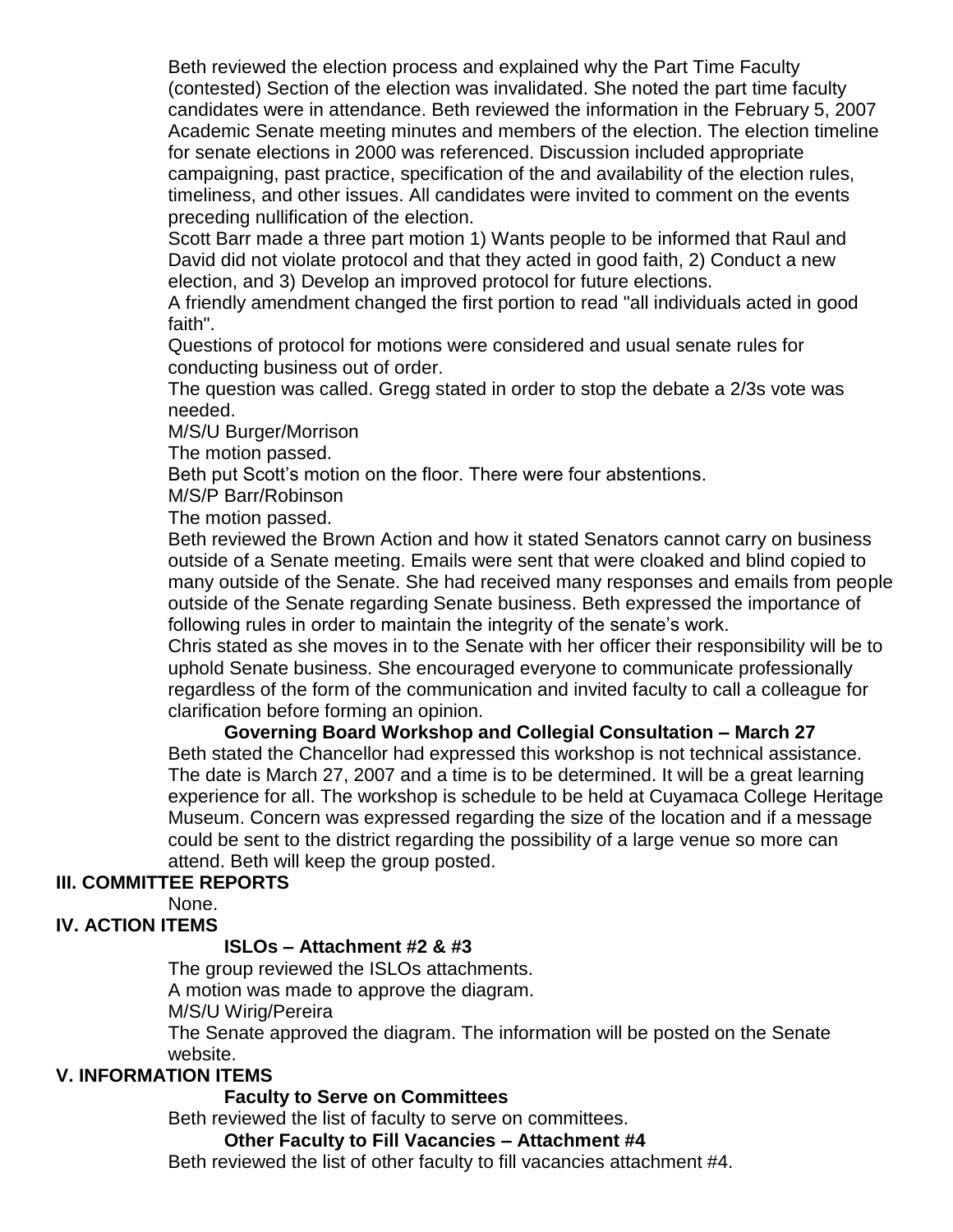Pat Bennett said she may have an adjunct faculty who would like to chair WACC and she would get back to Beth. Scott Barr stated he was interested in the Hiring Committee for Vice Chancellor of Business and Mary Rider stated she is interested to serve in the counselor position on the Task Force to Review Faculty Rights and Responsibilities.

## **VI. OTHER**

Meeting adjourned at 12:20p.m.

**\*The next meeting will be on March 19, 2007 in the Griffin Gate.**

BS:tmc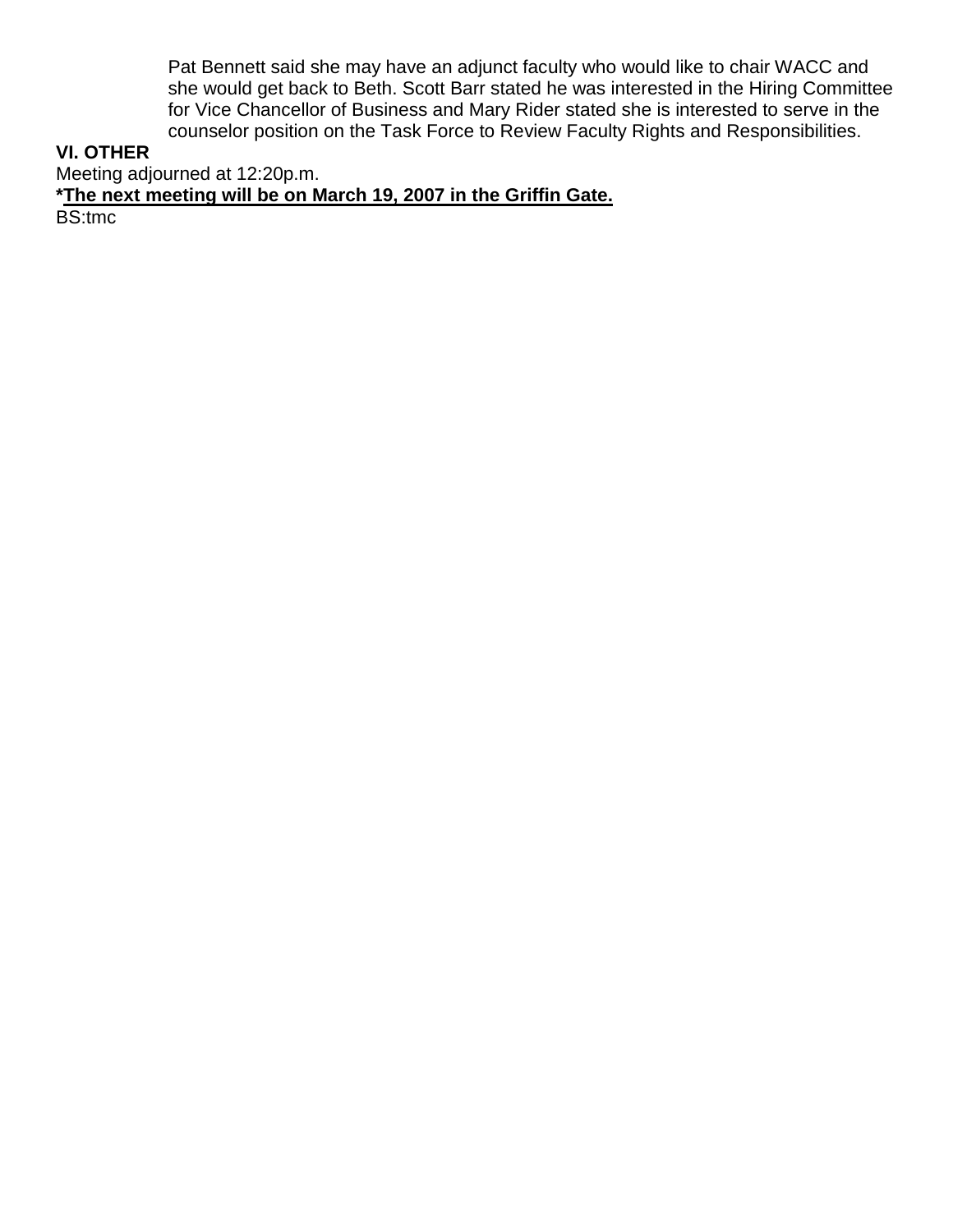**Information Item – Attachment #1 March 19, 2007**

1. The President. It shall be the duty of the President:

1. to preside at all meetings of the Senate.

2. to insure that regular meetings of the Senate are held, and that the membership and faculty are adequately informed as to the time and place of each meeting.

3. to call special meetings when necessary or when required by other provisions of this Constitution, and to insure that the membership and faculty are adequately informed as to the time and place of each meeting. 4. to appoint special committees when necessary or when so directed by the membership.

5. to serve or to appoint a designee to serve as an ex-officio member of all committees for which Senate representation is required.

6. to be responsible for all correspondence to and from the Senate.

7. to serve as the official representative of the Senate when so authorized.

8. to arrange for representation of the Senate at scheduled meetings of such professional organizations as directed by the membership.

9. to prepare and distribute at the appropriate time, meeting agenda and proposed amendments.

10. to supervise clerical staff assigned to the Senate, who will assist the President as follows:

1. keeping complete records of the proceedings of the Senate meetings,

2. distributing minutes of these to each faculty member who requests them,

3. bringing to each meeting a complete record of the proceedings of the current year, a copy of the Constitution, and the latest copy of Robert's Rules of Order.

11. to appoint a Parliamentarian,

12. to perform such additional duties not in conflict with any provisions of this Constitution as the membership shall direct,

13. to maintain and operate an Academic Senate office, including all records, files, data bases, and appropriate physical assets.

2. The Vice-President. It shall be the duty of the Vice-President:

1. to assist the President and assume the duties in the absence of the President,

2. to perform such additional duties not in conflict with any provisions of this Constitution as the membership shall direct.

3. to facilitate the selection of the Distinguished Faculty.

3. The President Elect/Immediate Past President. It shall be the duty of the President Elect/Immediate Past President:

> 1. to attend budget, planning and other committees as agreed upon in discussion with the Academic Senate President,

2. to recommend appointments to any committee formed by the Senate and to assist in staffing institutional committees as directed by the Senate,

3. to serve as liaison between the Senate committees and the Senate,

4. to provide communication with the faculty concerning work of the committees.

4. The Senate Officers Committee, consisting of the four six officers and the President elect or Immediate Past President, will shall be responsible for: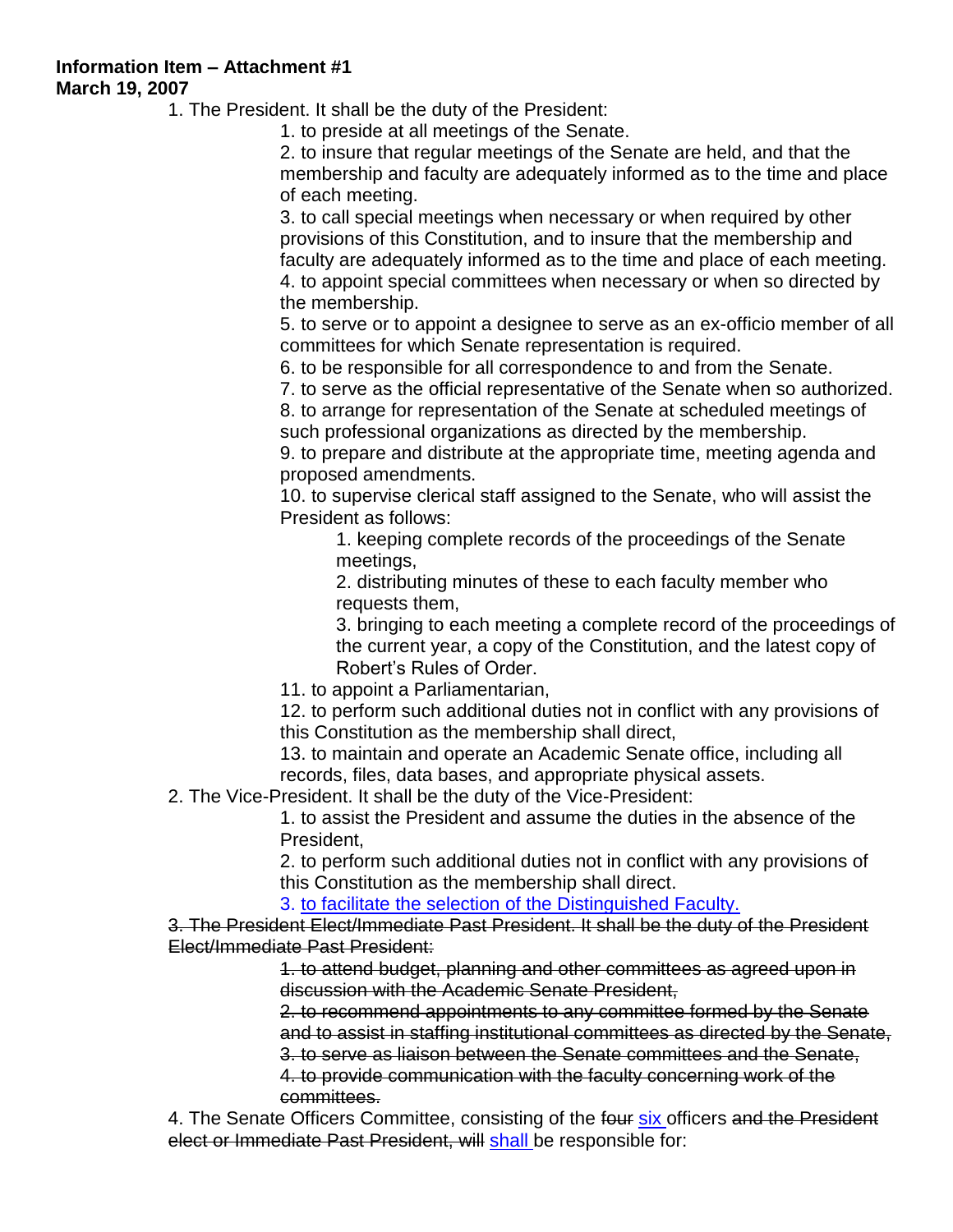1. attending budget, planning and other committees as agreed upon in discussion with the Academic Senate President,

2. recommending appointments to any committee formed by the Senate and to assist in staffing institutional committees as directed by the Senate,

3. serving as liaison between the Senate committees and the Senate,

4. assisting the faculty chairs of committees/task forces with communication to the faculty concerning work of the committees/task forces.

5. preparing and distributing the agenda;

6. acting on behalf of the Senate in emergencies when the Senate cannot be convened;

7. monitoring the budget of the Senate

8. maintaining an accurate list of Senate members.

## **Section 2. Election of Officers**

1. Officers shall be elected by secret ballot vote of the faculty, as defined in Article III, on the last day of the spring semester. The president shall be elected at the end of the fall semester and the remaining officers shall be elected in the spring semester.

2. Officers will be elected by a simple majority of the votes cast. If for any office no one receives a majority, a run-off election between the two candidates receiving the most votes will be held the following week.

3. Nominations for Senate officers shall be made from a list prepared by the Nominations and Elections Committee. Any member of the faculty is eligible for nomination before the election.

4. At the Senate meeting when the Nominations/Elections Committee presents its list of recommended candidates, nominations for officers may be received from the members of the Senate and the faculty at large. This meeting of the Senate is to be held at a reasonable time before the election.

5. The Nominations/Elections Committee shall make all other necessary rules for carrying out the election of officers. (Do we need a reference to the new rules being created by the Election Committee?)

#### **Section 3. Designation of Senators other than officers**

1. Senate representatives shall consist of:

1. The chair or coordinator of each department.

2. In addition to the chair/coordinator, each department with more than four but less than ten Full Time Equivalent Faculty (FTEF) may be represented by one senator selected by the department faculty. 3. For each additional ten FTEF, or fraction thereof, a department may select one additional senator.

2. It shall be the responsibility of the faculty within each department to ensure the timely designation of their representative and to determine the method of selection.

3. Selection of part-time representatives shall follow the same procedures as those specified for election of officers in Section 2 of the Bylaws, except that they shall be nominated by and elected by a vote of the part-time faculty only.

#### **Section 4. Vacancies**

1. President. In case of the continued disability or resignation of the President, the Vice-President shall fill the unexpired term of the President until a special election can be held.

2. Other Officers. In case of the resignation or disability of any elected officer other than the President, the Senate shall designate one of its members to fill the remainder of the unexpired term by a simple majority vote.

3. Department representatives. In case of the resignation or disability or continual nonattendance of any Senate member other than an officer, the department, which the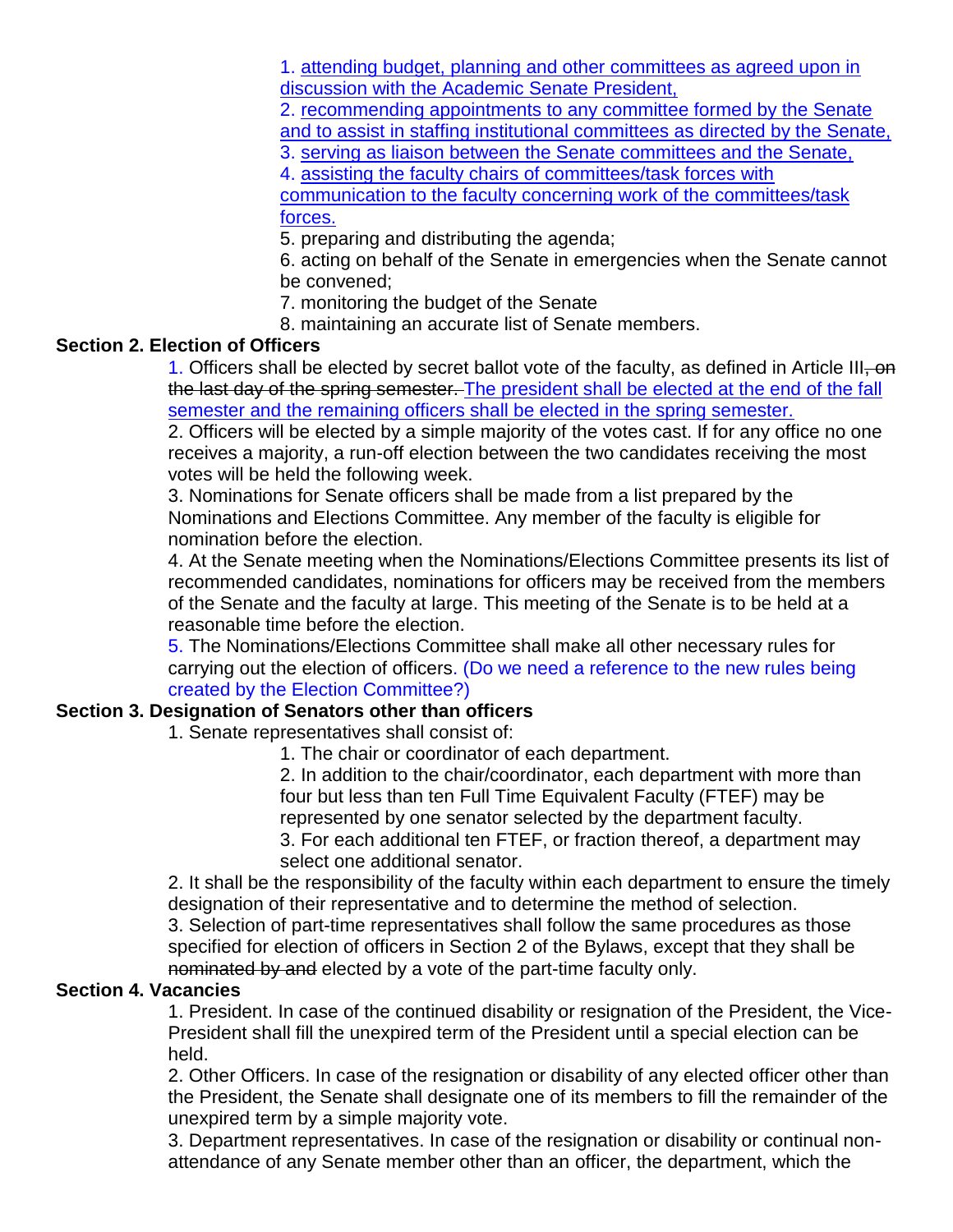Senator represents will conduct a special election to fill the vacancy, in accordance with the provisions of By-Laws Section 3, part 2.

## **Section 5. Quorum**

A simple majority of Senators including Senator designees recognized by the Chair at the openings of meetings shall constitute a quorum. Senator positions not filled by departments will not be included in quorum determination.

#### **Section 6. Assessments**

1. Dues. There shall be no Academic Senate dues.

2. Special Assessments. The Senate may solicit contributions from the faculty when it deems such action advisable.

#### **Section 7. Parliamentary Procedure**

All meetings of the senate shall be conducted according to parliamentary law as set forth in the latest edition of Robert's Rules of Order.

#### **Section 8. Recall and Referendum**

1. If a referendum petition protesting an action by the Academic Senate, signed by ten percent of the faculty, is presented to the Senate President, the President shall suspend such action until a referendum election is held. Prior to such election, the faculty shall be notified in writing of a special meeting to discuss alternate views on the issue. The election, by secret ballot, administered by the Nominations/Elections Committee, shall then be held, in no case more than thirty days following submission of the petition. A simple majority shall determine the outcome.

2. If a recall petition asking for the recall of any officer, signed by ten percent of the general faculty, is presented to the Nominations/Elections Committee, this committee shall notify, in writing, all faculty of a special meeting to present alternate views on the matter. The election, by secret ballot, administered by the Nominations/Elections Committee, shall then be held, in no case more than thirty days following submission of the petition. A simple majority shall determine the outcome. Any position vacated by recall shall be filled by a special election, by secret ballot, with nominations and election supervised by the Nominations/Elections Committee. This election shall be held within two weeks of the successful recall.

#### **Section 9. Committees**

The Senate shall have the following standing committees:

- 1. The Curriculum Committee
- 2. The General Education Committee(to delete or not to delete… that is the question)
- 3. Academic Program Review Committee
- 4. Faculty Professional Development Committee
- 5. Instructional Computing Committee
- 6. Academic Rank Committee

#### 7. Part Time Faculty Issues Committee

8. The Nominations and Elections Committee, consisting of at least three Senators, shall direct the nomination and election of Senate officers, and supervise special elections as needed. Further, this committee shall accept recall petitions and process them in accordance with the provisions of this Constitution (By-Laws, Section 8, Part 2). (This committee is not currently a standing committee of the senate. Should it be?)

9. The Professional Relations Committee, consisting of a chairperson selected by the Academic Senate, and at least five additional persons selected by the Senate Officers Committee to be assigned as needed, shall serve to mediate personal difficulties of a professional nature not covered by contract grievance procedures.

#### **Section 10. BY-LAWS**

By-Laws to this Constitution may be adopted or amended by a simple majority of the senators present and voting (quorum is defined in Section 5), provided that the proposal has been introduced at a previous meeting, and provided that the general faculty has been notified in writing of the text of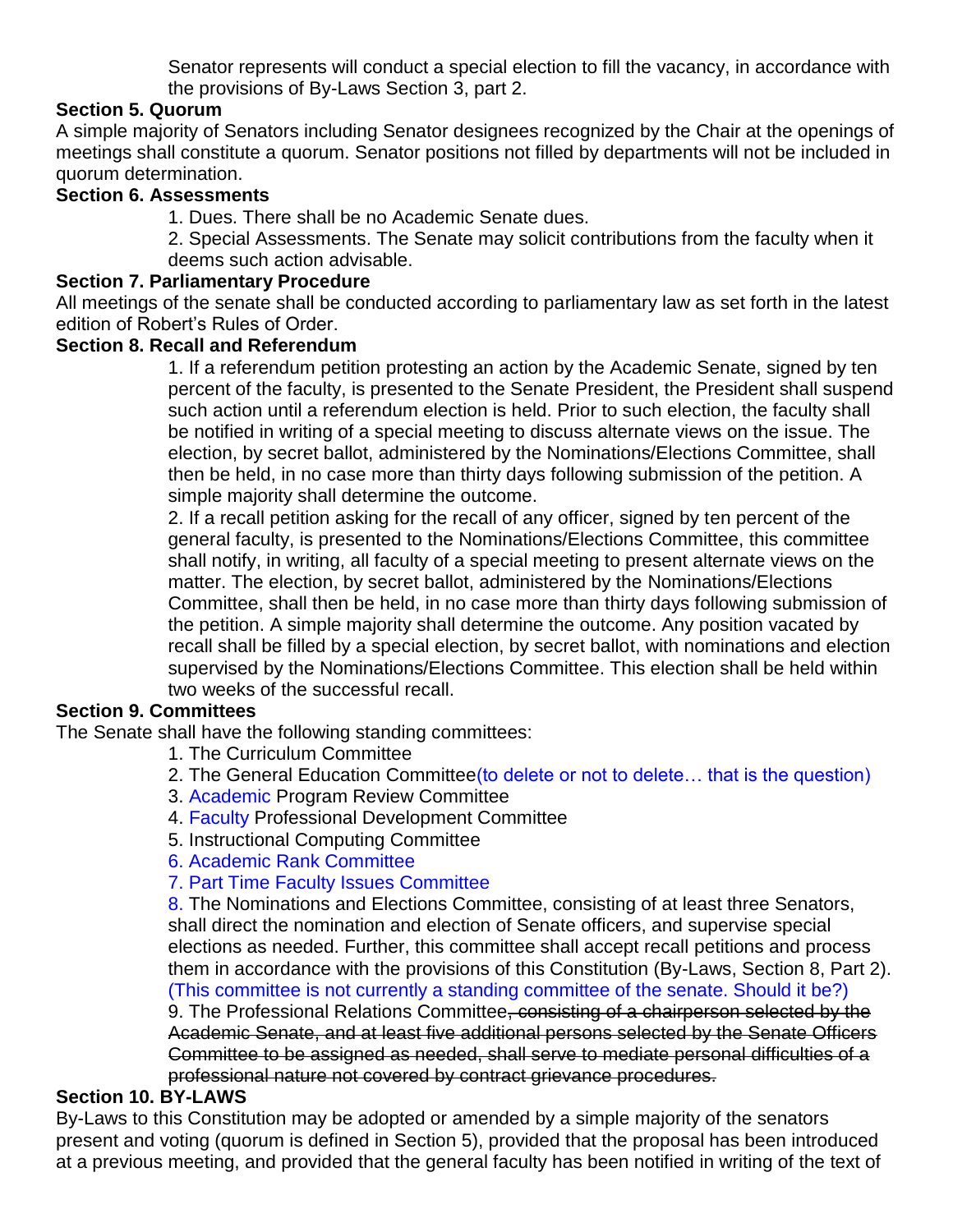the amendment at least a week prior to the Senate meeting at which the vote on the amendment will be taken.

Adopted 5/80. Revised, 10/89, 9/96, 9/01, 12/06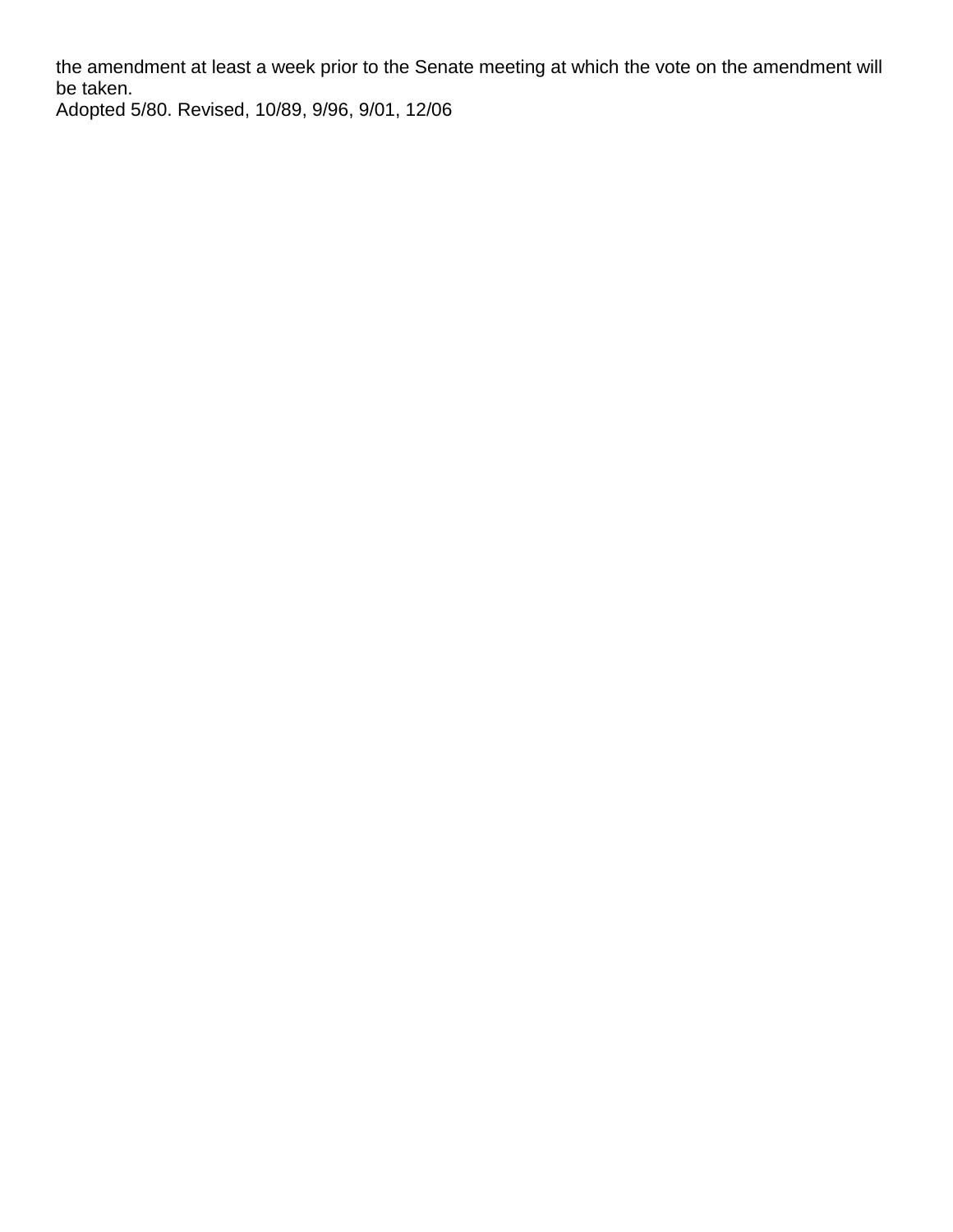#### **Information Item – Attachment #2 March 19, 2007**

## **Senate Agenda and Public Comment**

**Purpose:** The public must be given an opportunity to comment on items on the Agenda, as well as, any other items he/she deems important for the body.

The body may establish procedures for public comment and specify reasonable time limitations that are fair.

The general trend appears that most groups place it at the end of their agenda. What would serve us?

## **Where to place public comment? Consider the following: Placing it at the beginning of the agenda:**

After "Call to Order," before "Approval of Agenda" would allow the agenda to be amended should someone's comment be crucial to the Senate to discuss. A motion could be made to add the item to the agenda.

Persons wanting to speak during public comment would know what time he/she should be present at the meeting.

This would allow the Senate to take into consideration the person's comments when discussion for the item is reached on the agenda.

## **Placing it at the end of the agenda:**

Senate business is discussed first to cover everything as best as possible. The person's topic during public comment can be placed on the agenda for the next Senate meeting, and Senate reps will have time to digest the information.

The total time for public comment will need to be monitored carefully so the meeting can adjourn at its designated time.

## **Possible Format**:

1) Consider 4 minutes per speaker as our Board allows 4 minutes per person.

2) Total time of 15 minutes equals 3-4 persons speaking during this time (provided they use all of their time). 3) If more time is needed, a motion can always be made to extend public comment. 4) A statement added to the agenda about contacting the Senate Secretary if one wishes to

participate in public comment.

5) A statement added to the agenda to let the public know that, "The Senate welcomes all comments during the agendized item."